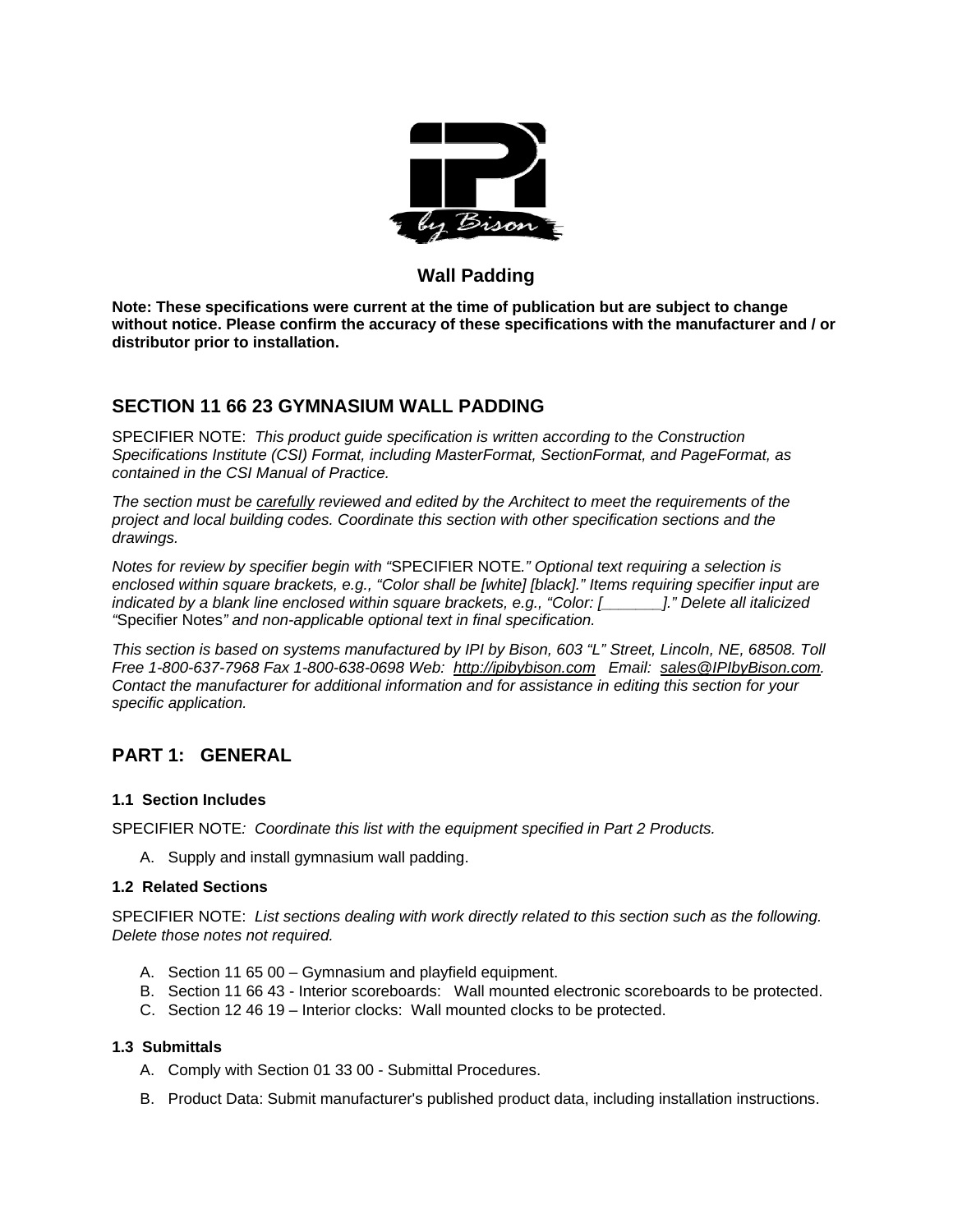- C. Shop Drawings: Submit manufacturer's shop drawings showing plans, elevations, sections, details and attachments to other work.
- D. Warranty: Submit manufacturer's standard warranty.

#### **1.4 Quality Assurance**

- A. All gymnasium wall padding components and accessories shall be products of a single manufacturer.
- B. Coordinate fabrication of wall padding with size and location of switches, electrical outlets, and other wall mounted items; structural framing and bracing projecting from wall surface; and door and other wall openings.

### **1.5 Delivery, Storage and Handling**

- A. Comply with manufacturer's recommendations for delivery, storage and handling.
- B. Deliver materials to site in manufacturer's original, unopened packaging, with labels clearly identifying product name, manufacturer, and location of installation. Upon delivery, materials shall be inspected for damage. Deficient materials shall not be used.
- C. Storage: Store materials in a clean, dry area indoors in accordance with manufacturer's instructions. Keep temporary protective coverings in place to product from damage due to moisture and construction activities.
- D. Handling: Protect materials and finish from damage to surface and edges during handling and installation.

## **PART 2: PRODUCTS**

### **2.1 Manufacturer**

A. IPI by Bison, 603 "L" Street, Lincoln, NE, 68508. Toll Free 1-800-637-7968 Fax 1-800-638-0698 Web: http://ipibybison.com Email: sales@IPIbyBison.com.

SPECIFIER NOTE: *Delete one of the following two paragraphs; coordinate with requirements of Division 1 on product options and substitutions.* 

- B. Substitutions: Not permitted.
- B. Requests for substitutions will be considered in accordance with provisions of Section 01 60 00.

### **2.2 Gymnasium Wall Padding**

SPECIFIER NOTE: *Include the following article for IPI by Bison standard fire resistant wall padding. Delete all sections that are not applicable.* 

A. Wall Padding: Wall padding shall be constructed of 7/16" OSB oriented strand board with [2"] [3"] thick polyurethane open cell foam attached by means of non flammable adhesive. Foam shall confirm to ASTM G21 for antimicrobial resistance and confirm to 16CFR 1632, California TIB 117 A&D and D.O.T. FMVSS 302 for fire combustibility. Padding shall be covered with 14 oz. per square yard leather grain embossed vinyl coated polyester fabric. Vinyl cover shall meet or exceed NFPA-701, CSFM and ASTM E-84 Class A fire retardant ratings and be treated for mildew and UV resistance. Coated vinyl fabric should have a minimum 350 PSI tensile strength and an 85# tear strength. Fabric shall be attached to the OSB with staples not visible from the face of the padding.